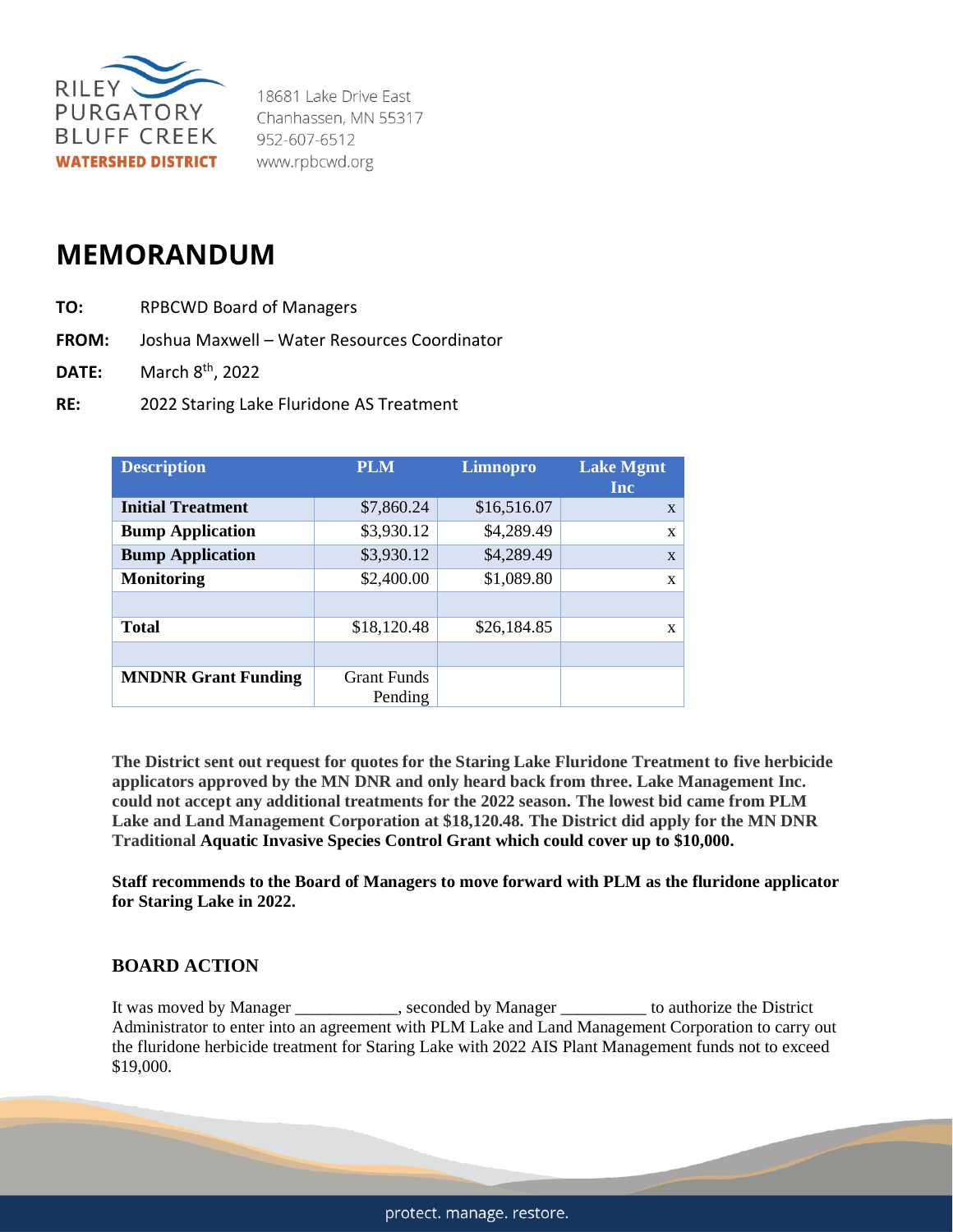

18681 Lake Drive Fast Chanhassen. MN 55317 952-607-6512 www.rpbcwd.org

## **Background**

Eurasian watermilfoil (EWM) and Curly-leaf pondweed (CLP) are non-native species that can rapidly expand within lakes if not kept in check. Both plants can form dense mats at the water's surface inhibiting water recreation. They can also overtake habitat and outcompete native aquatic plants, potentially lowering diversity while providing unsuitable shelter, food, and nesting habitat for native animals. CLP also has midsummer die-offs which can litter the shoreline with dead plants and increase nutrients levels within the lake. Both species are spread primarily through the movement of watercraft and water-related equipment. The District has been consistently treating both of these plants across many of the lakes with varying degrees of success. Depending on the lake, these plants are often treated yearly in attempt to control their negative impacts. Other lakes have had a successful treatment or consecutive treatments which have allowed for control of these plants for multiple years.

Whole-lake, low-dose applications of fluridone herbicide have been used to control infestations of EWM. Studies in mesotrophic lakes have documented extended reductions in EWM with limited effects on native macrophytes and water quality with the use of fluridone. This has been documented on a number of lakes in the state of Minnesota as well as in North America. Although the use of fluridone in MN is increasing, it is still considered experimental by the MN Department of Natural Resources (MNDNR). District staff have been in discussion and has had the support of the MNDNR for an application of the herbicide fluridone to Staring Lake since 2020. Additionally, Professor Ray Newman (U of MN) who worked on Staring Lake from 2011-2020 has recommended this treatment type. A Lake Vegetation Management Plan was sent to the MNDNR in February 2022 and is currently in the process of being finalized. A fluridone treatment in Staring Lake would potentially:

- Reduce the abundance EWM (primary), CLP (secondary), and likely Coontail (which is a native plant species)
- Allow for the potential expansion of the abundance and distribution of native plants
- Potentially reduce the frequency of treatment needed to control EWM
- Be the first of its kind within the District and provide support to use in other District lakes if successful
- Expand upon the knowledge base of this type of treatment and its impacts on native and nonnative aquatic plants
- Support research currently being conducted by the U of MN/Ray Newman

## **Staring Lake Aquatic Vegetation Summary**

The plant community in Staring Lake was assessed over several years using point intercept (PI) plant surveys starting in 2011 by the District (Professor Ray Newman/U of MN) in anticipation of common carp (*Cyprinus carpio*) removal to improve water clarity. A summary of the PI surveys and secchi disk depths from 2011-2021 can be seen in **Table 1**. In Staring Lake, carp removal began in the winter of 2012. Removal led to the desired carp biomass goal of <100 kg/ha. Prior to carp removal, water clarity was poor, and the aquatic plant community was limited. Coontail was the dominant macrophyte and plants were rarely found beyond a depth of 4.6 ft. After the carp population was reduced in winter 2014, the plant community started to increase in abundance and distribution but was still dominated by coontail.